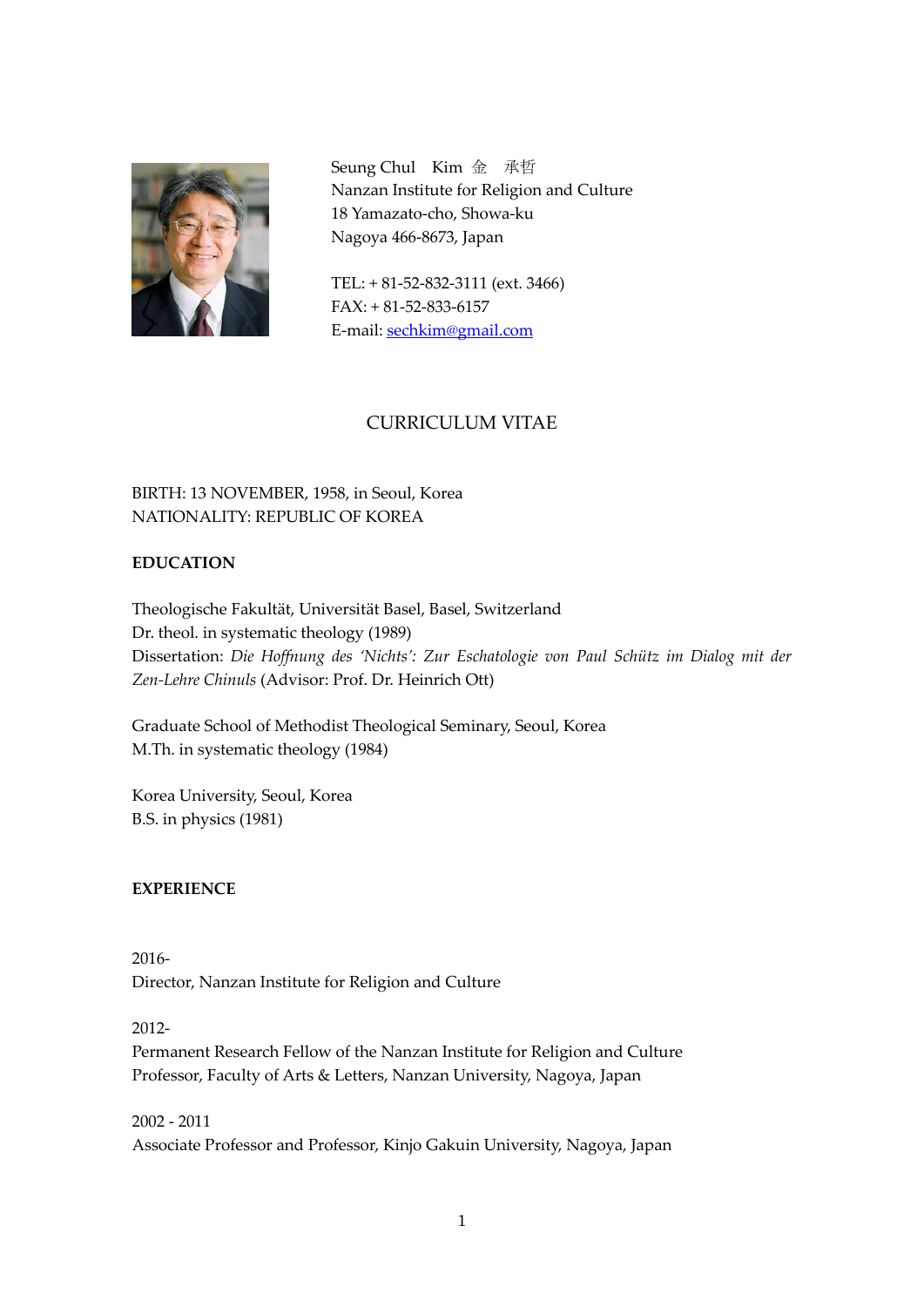1991 - 2001

Assistant and Associate Professor, Pusan Union Theological Seminary, Pusan, Korea

#### **PROFESSIONAL AFFILIATIONS** (Selection)

2016- Society of Shusaku Endo, Board Member

2014- The Japan Society of Christian Studies, Board Member

2014- *Zygon: Journal of Religion and Science*, Editorial Advisory Board Member

2013- International Society for Science and Religion, Member

2013-

Korean Association for the Japanese Christian Literature, President

2012-

Japanese Society for Buddhist-Christian Studies, Board Member

2011-

Deutsche Vereinigung für Relgionswissenschaft, Member

2006- Japanese Association for Religious Studies, Member

1991- American Academy of Religion, Member

#### **PUBLICATIONS**

▪ BOOKS (Selection)

『무주와 방랑:기독교 신학의 불교적 상상력』[Non-Abiding and Erring*: A Buddhist Imagination of Christian Theology*] Seoul: Dongyon Publishing, 2015,398p. [in Korean]

『벚꽃과 그리스도:일본문학을 통해서 본 일본 기독교』[*Cherry Blossoms and Christ:*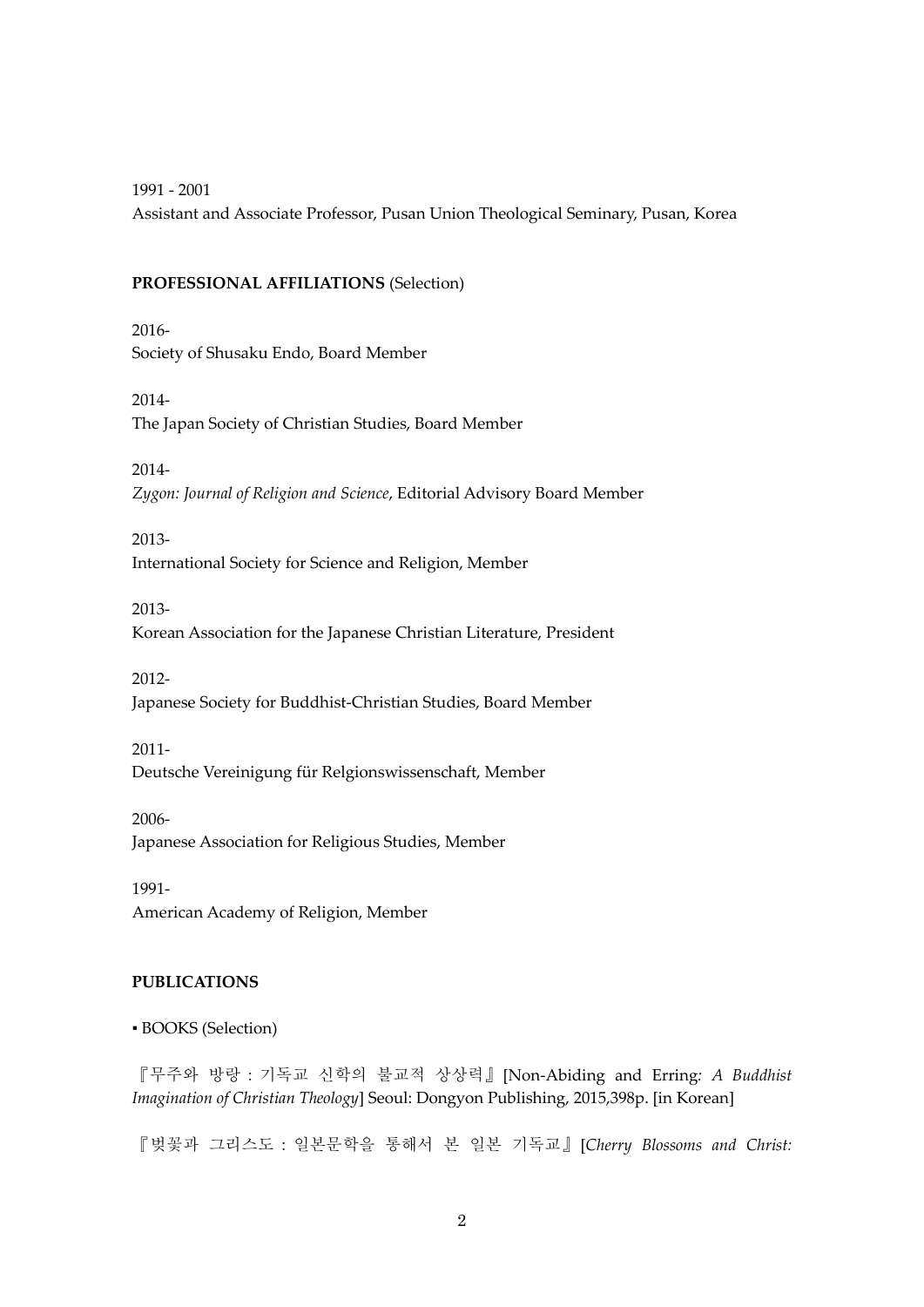*Japanese Christianity in the light of Japanese Literature*] Seoul: Dongyon Publishing, 2012, 254p. [in Korean]

『神と遺伝子:遺伝子工学時代におけるキリスト教』[*God and Gene: The Christianity in the Age of Genetic Engineering*] Tokyo: Kyobunkan, 2009, 279p. [in Japanese]

『DNA에서 만나는 신과 인간』[*God meets Human Being in DNA*] Seoul: Dongyon Publishing, 2002, 261p. [in Korean]

『해체주의적 글쓰기와 다원주의로 신학하기』[*Deconstructive Writing and Theology of Pluralism*] Seoul: Sigongsa, 1998, 261p. [in Korean]

『엔도 슈사쿠의 문학과 기독교』[*Shusaku Endo and the Christianity*] Pusan: Shinji Seowon, 1998, 293p. [in Korean]

『대지와 바람:동양신학의 조형을 위한 해석학적 시도』[*Earth and Wind: A hermeneutical Attempt for the Asian Theology*] Seoul: Dasan Gulbang,1994, 301p. [in Korean]

『종교다원주의와 기독교 II 』[*Religious pluralism and the Christianity II*] (Edition and Translation) Seoul: Nathan Publishing House, 1994, 281p.[in Korean]

『 종교다원주의와 기독교 I 』 [*Religious pluralism and the Christianity I*] (Edition and Translation) Seoul: Nathan Publishing House, 1993, 276p. [in Korean]

▪ BOOKS (co-editor)

(with Thomas J. Hastings et al.) 『近代日本における宗教と科学の交錯(撰集)』(*Anthology: Encounter of Religion and Science in Modern Japan*) Nagoya: Nanzan Institute for Religion & Culture, 2015,  $xy + 655$  p. [in Japanese]

(with James W. Heisig) Jan Van Bragt, *Interreligious Affinities: Encounters with the Kyoto School and the Religions of Japan* Nagoya: Nanzan Institute for Religion & Culture, 2014, viii + 272 p.

(with Kazuyoshi Terao) Jan Van Bragt, 宗教間対話に導かれて:京都学派・仏教・キリスト 教 [*Lead by Interreligious Religious: Kyoto School, Buddhism and Christianity*] Nagoya: Nanzan Institute for Religion & Culture, 2014, vii + 285 p. [in Japanese]

▪ ARTICLES (Selection)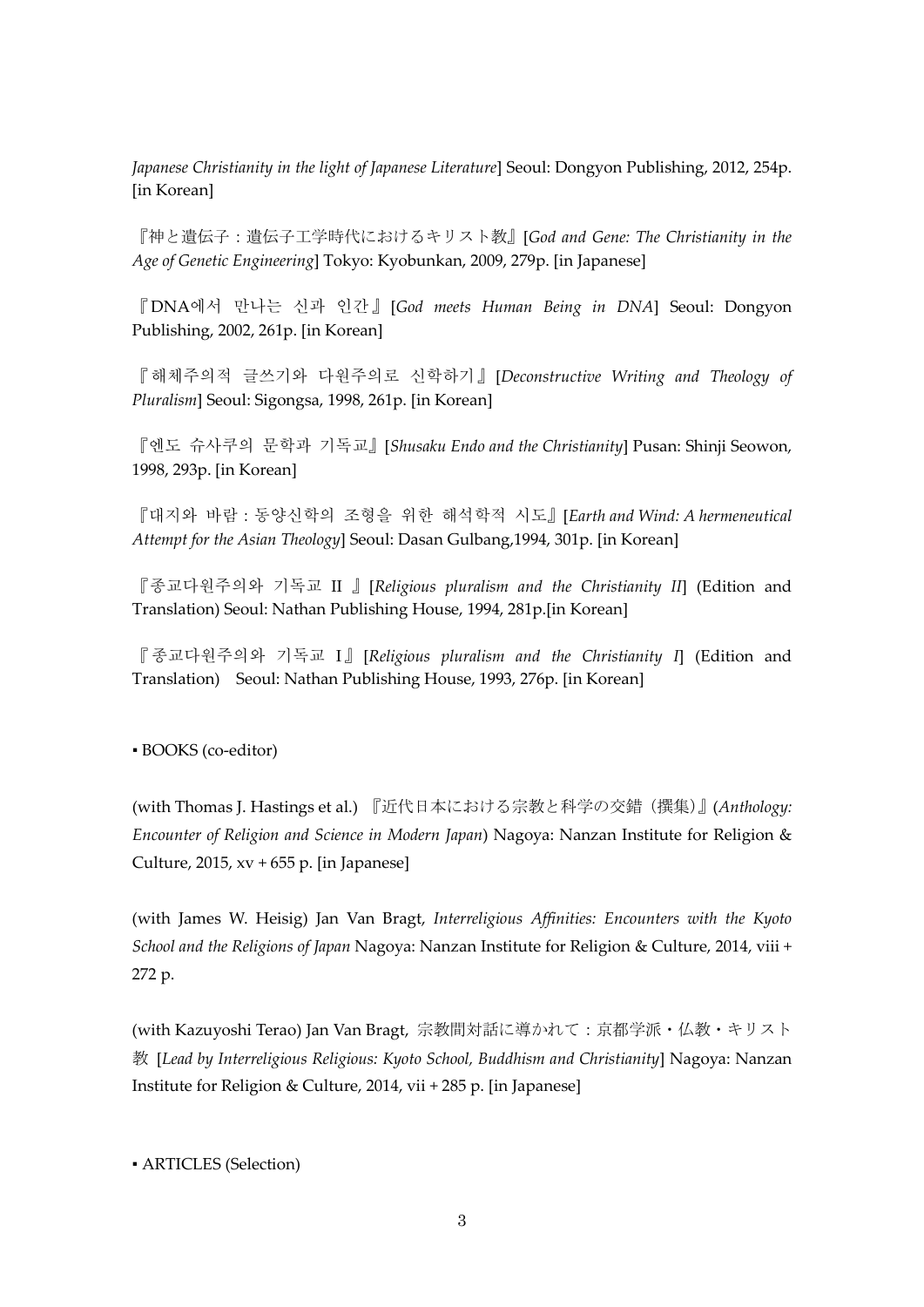"Religion and Science in Dialogue: An Asian Christian View" *Zygon: Journal of Religion and Science*, vol. 51, no. 1 (March 2016)] pp.63-70.

"Śūnyatā *and Kokoro*: Science-Religion dialogue in the Japanese Context" *Zygon: Journal of Religion and Science* vo.50, no.1 (March 2015), pp.155-171.

"How could we get over the monotheistic paradigm for the interreligious dialogue?" *Journal of Inter-religious Studies* 13(2014) , pp.20-33.

"10 Theses on Decentering Theology: Asian Christian Theology in Dialogue with Religion and Science" *Nanzan Journal of Theological Studies* (Ecclesiastical Faculty of Theology Nanzan Univerisity) 36(2012), pp.1-27.

"Kū(*sunyata*) und Körper: Die Stimmung der Vergänglichkeit und die Welt des Teufels" Andreas Cesana (hg.) *Subjekt und Kulturalität II: Körperbilder. Kulturalität und Wertetransfer* Peter Lang Verlag, 2011, pp.115-122.

「エルンスト・トレルチの神学思想におけるヨーロッパ中心主義について」[A Study on the eurocentrism in the theological thought of Ernst Troeltsch] *Kinjo Gakuin Daigaku Ronsyu (Studies in Humanities)* vol.7 no.1 (2010) pp.42-55. [in Japanese]

"Der Glaube als interkulturelles und interreligiöses Ereignis: in Bezug auf die Kulturalität des Selbstverständnisses des ostasiatischen christlichen Glaubens" Michael Fischer *(hg.) Subjekt und Kulturalität* I: *Kulturabhängigkeit von Begriffen* Peter Lang Verlag, 2010, pp.117-126.

「境界の脱構築と倫理:『ドリー以降』の時代における人間理解について」[Ethics and the Deconstruction of 'Boundaries': The Self-understanding of Human Beings 'After Dolly'] 『宗教研究』[*The Study of Religion*] (Japanese Association for Religious Studies) vol. 361 (2009) pp. 121-142. [in Japanese]

「宗教と科学に面してのキリスト教神学」[Theology in front of the religion and science] 『東西宗教研究』[*Studies on the East-West religions*] (Japan Society for Buddhist- Christian Studies) vol.8 (2009) pp. 85-105. [in Japanese]

「아리시마 타케오와 『배교의 논리』」[Takeo Arishima and the 'logic of apostasy'] 『기독교사상』[*The Christian Thought*] vol.3(2009) pp.158-170.[in Korean]

"Rethinking religious pluralism from an Asian perspective" *Toronto Journal of Theology*、 vol.2 issue2 (2008) pp.197-208.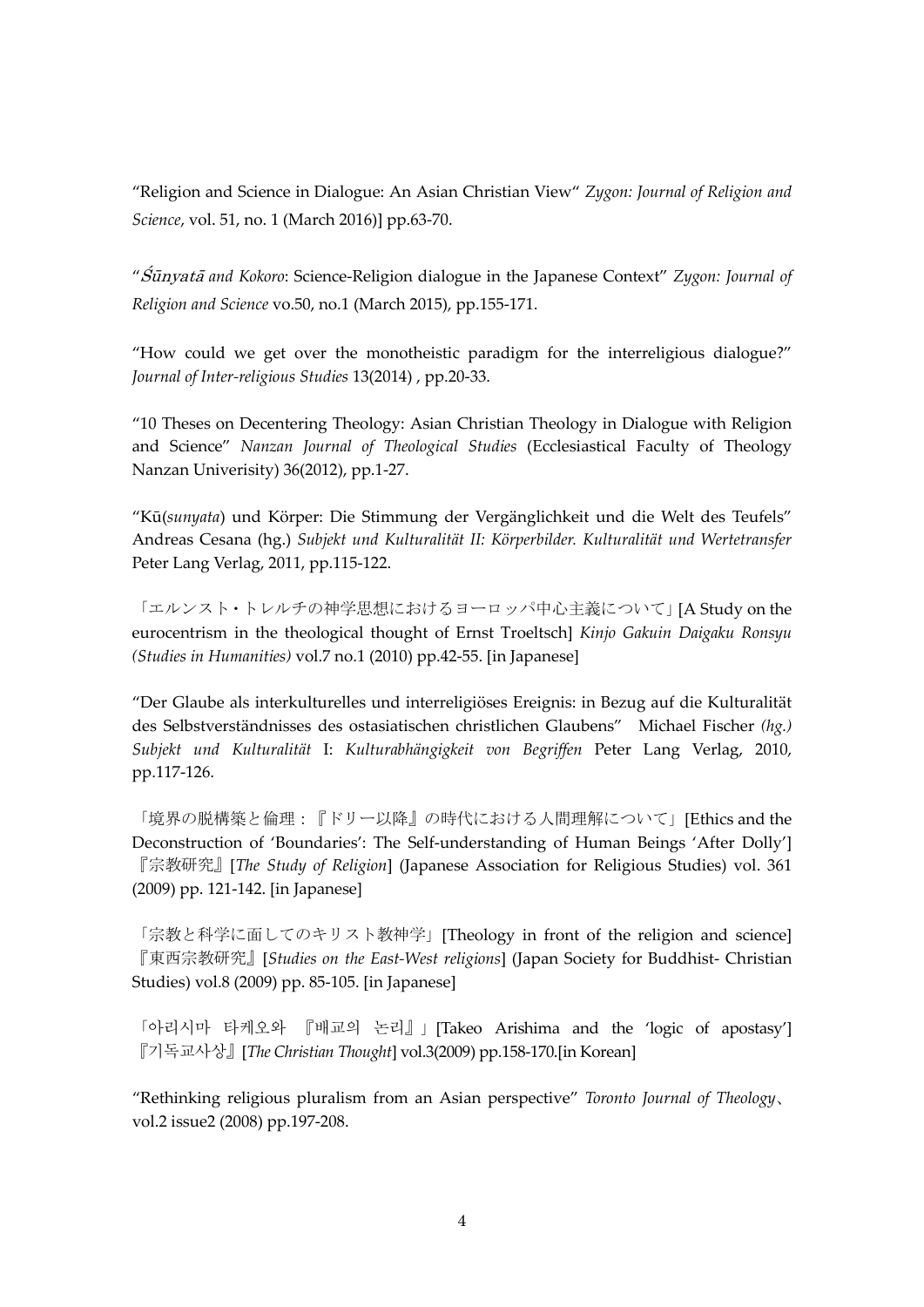"Theology after Dolly: Theology in the age of biological control" *The Bulletin of Christian Culture Studie*s *of Kinjo Gakuin University* No.10 (2007) pp.1-22.

「日本と韓国のキリスト教における宗教間対話について」[On interreligious Dialogue in Japan and Korea]『多元的世界における寛容と公共性:東アジアの視点から』Sadamichi Ashina (ed.) [Tolerance and Publicity in the age of pluralistic world: from the east-Asian perspective]) Kouyou Publishing House, 2007, pp. 70-82. [in Japanese]

"Bodhisattva and Practice-Oriented Pluralism: A Study on the Zen Thought of Yong Woon Han and Its Significance for the Dialogue between Christianity and Buddhism" *Buddhist-Christian Studies* (The Society for Buddhist-Christian Studies) vol.18 (1998) pp.191-205.

"Buddhistisches Lesen von Paul Schütz" *Zeitschrift für Religions- und Geistesgeschichte* vol.46/3 (1994) pp.265-269.

▪ PRESENTATIONS (Selection)

"*Things Hidden* in Interreligious Dialogue:René Girard and the Self-understanding of Asian Christianity" 10<sup>th</sup> Annual Generative Anthropology Summer Conference, Nagoya, Japan, June, 2016.

"Decentering and Śūnyatā: Natural Science and Buddhism on Human Being" Ian Ramsey Center, Oxford, July, 2015.

「キリスト教神学・宗教・科学」日本科学哲学会(特別講演)(名古屋、2014年11月)["Theology, Religion, Natural Science" Special Lecture at Philosophy of Science Society, Japan. Nagoya, November, 2014]

"Religious Pluralism in the Making: Three Theses" KAICIID (Vienna, November, 2014)

"Ein Entwurf einer asiatischen Theologie anhand vom buddhistischen Wirklichkeitsverständnis" Europäischer Kongress für Theologie (Berlin, September, 2014)

"The inter-religious Dialogue as a Ventriloquism?" European Association for the Study of Religions (Groningen, Netherlands, May, 2014)

"Darwin und der Buddhismus im modernen Korea und Japan" Deutsche Vereinigung für die Religionswissenschaft (Göttingen, August, 2013)

"Buddhist-Christian Encounters in Modern Northeast Asia: Nishida Kitarō and Han Yong Woon" The European Network of Buddhist-Christian Studies (Ghent, Belgium, May, 2013)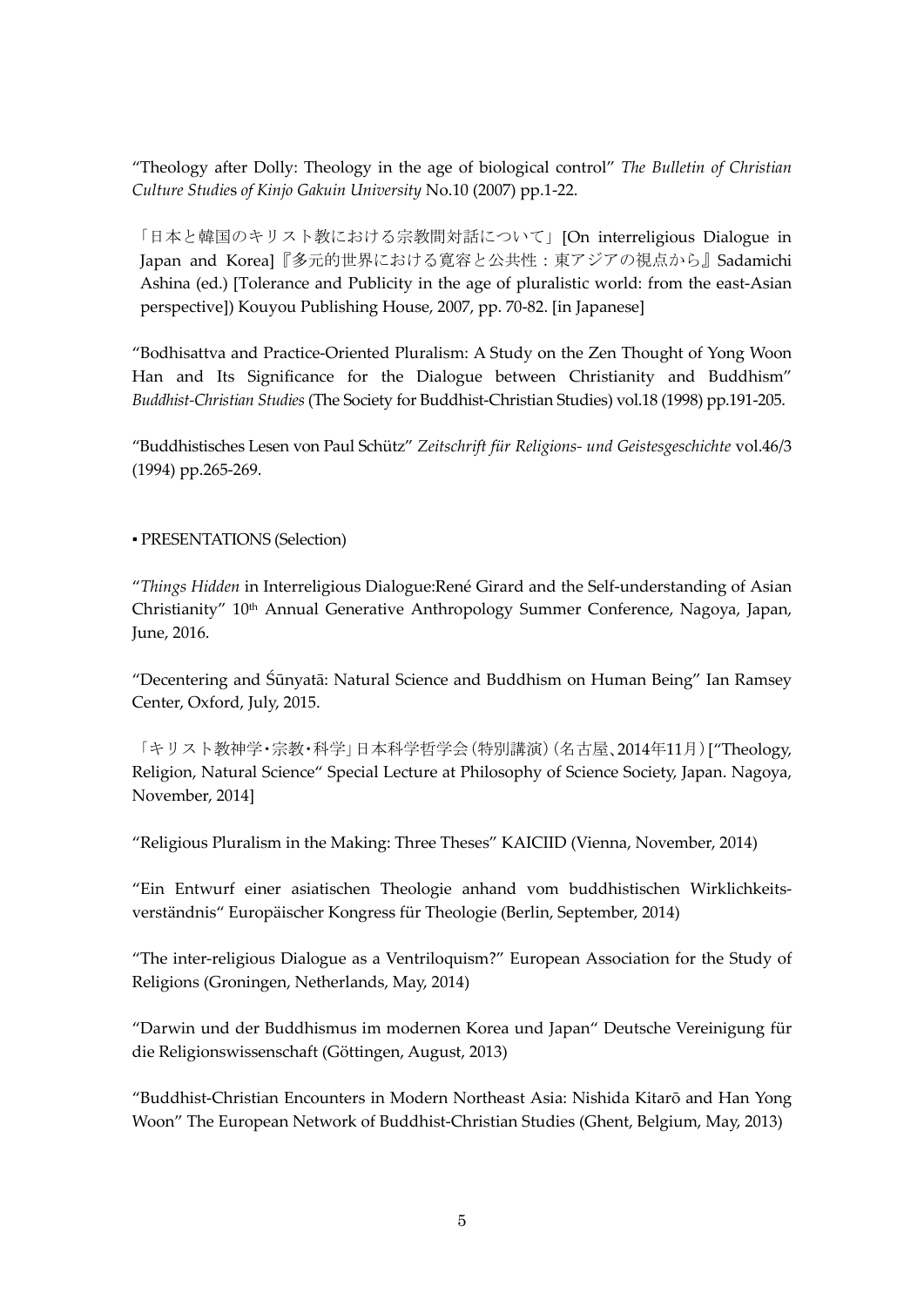"Nishida Kitaro, Lu Xun, Han Yong Woon, and Hua-yen Buddhism" Society for Asian & Comparative Philosophy (in conjunction with Annual Conference of American Academy of Religion) (Chicago, November, 2012)

"A Theology of Pluralistic Pluralism: A Hua-yen Buddhist View" European Association for the Study of Religions (Stockholm, August, 2012)

"Weltreligionen: Theologische Grenzsetzungen und Grenzüberschreitungen" Tagung: Umgang mit kultureller Pluralität (Mainz, January, 2011)

「『生物学的統制の時代』におけるキリスト教」[The Christianity in the Age of the "biological control"] (panel discussion) *Japanese Association for Religious Studies* (Kyoto, September, 2010) [in Japanese]

「일본의 기독교에 대한 소론:특히 문화기독교를 중심으로」[A treatise on the Japanese "cultural Christianity"] *Korea Association of Christian Studies* (Yusong, Korea, October, 2008) [in Korean]

"Der philosophische Glaube angesichts des religiösen Pluralismus" *The 6th International Jaspers Conference (in conjunction with the XXII World Congress of Philosophy)* (Seoul, August, 2008)

"The religious pluralism from an Asian perspective" *The 19th World Congress of the International Association for the History of Religions* (Tokyo, March, 2005)

"The Inter-religious Dialogue in Korea" *Workshop: The Dialogue among Religions around World* (Nanzan Institute for Religion and Culture, Nagoya, March, 2005)

「クローニングとキリスト教」[Cloning and the Christianity] 日本宗教倫理学会[*Japan Association of Religion and Ethics]* (Kyoto, May, 2003) [in Japanese]

「비트와 해체:가상현실 시대의 신학을 위한 소론」[Byte and Deconstruction: A Study on the Theology in the Age of Cyberspace] 한국신학학회[*Korea Association of Christian Studies]* (Yusong, October, 1999) [in Korean]

"Maria und Bodhisattva: Menschsein im Christentum und Buddhismus" Wissenschaftliches Symposium des Mariologischen Institutes Kevelaer (Kevelaer, Deutschland, November, 1995)

"Erring and Non-Abiding" *International Associations for the Asian Philosophy and Religion* (Tokyo, June, 1995)

"The Hermeneutics of inter-religious Dialogue" *International Associations for the Asian Philosophy*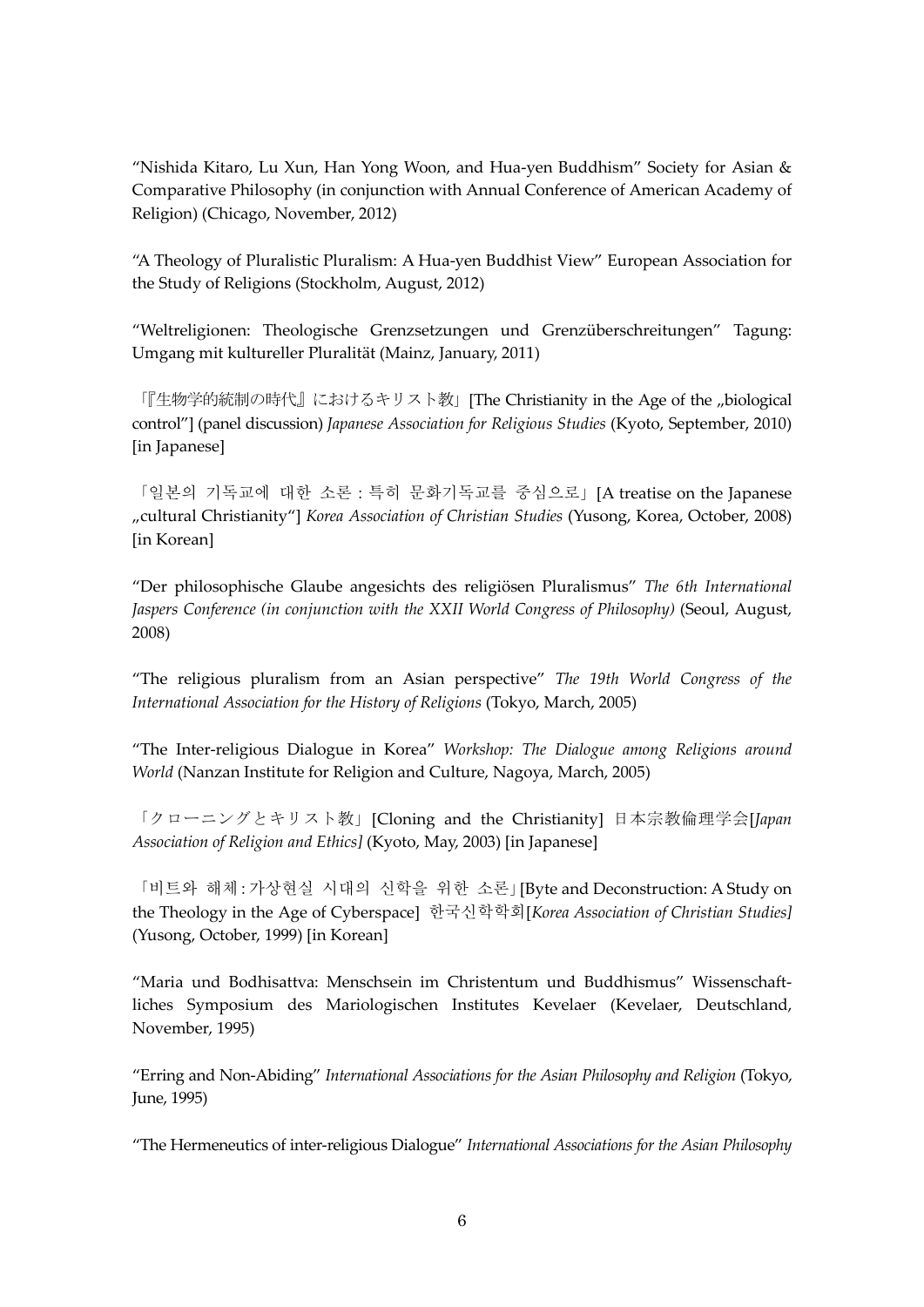*and Religion* (Seoul, June, 1994)

"Bemerkungen zu Paul Schütz' Verbindung zum Buddhismus" *Internationales Wissenschaftlichesforum Heidelberg* (Heidelberg, December, 1991)

▪ TRANSLATIONS (into Korean) (Selection)

南山宗教文化研究所編『浄土教とキリスト教』(Nanzan Institute for Religion and Culture, *Pure Land Buddhism and Christianity*) Dongyon (2017)

遠藤周作『沈黙の声』(Shusaku Endo, *The Voice of Silence*) Dongyon (2016)

田邊元『懺悔道としての哲学』(Hajime Tanabe, *Philosophy as Metanoetics*) Dongyon (2016)

南山宗教文化研究所編『キリスト教は仏教から何を学べるか』(Nanzan Institute for Religion and Culture, *What Does Christianity Have to Learn from Buddhism?*)(with Yipyo Hong et al.) Jongwoo Publishing Company (2015)

西田幾多郎『場所的論理と宗教的世界観』[Kitarō Nishida, *The Logic of Place and Religious Worldview*] Jongwoo Publishing Company (2013)

Michael Collins & Matthew A. Price, *The Story of Christianity: A Celebration of 2000 Years of Faith* Shigongsa (2001)

Jaroslav Pelikan,*Jesus through the Centuries: His Place in the History of Culture* Dongyon (1999)

八木誠一 『パウロと親鸞\*イエスと禅』[Seiich Yagi, *Paul and Shinran \* Jesus and Zen*] Dewonjongsa (1997) [From Japanese]

James Kittelson,*Luther the Reformer: The Story of the Man and His Career* Concordia Publishing House (1995)

Werner Jäger, *Das frühe Christentum und griechische Bildung* Jonmangsa (1994)

Hans Waldenfels, *Absolutes Nichts: Zur Grundlegung des Dialogs zwischen Buddhismus und Christentums* Dewonjongsa (1993)

Raimon Panikkar, *The Intrareligious Dialogue* Seogwansa (1993)

John Hick, *The Second Christianity* Nathan Publishing House (1992)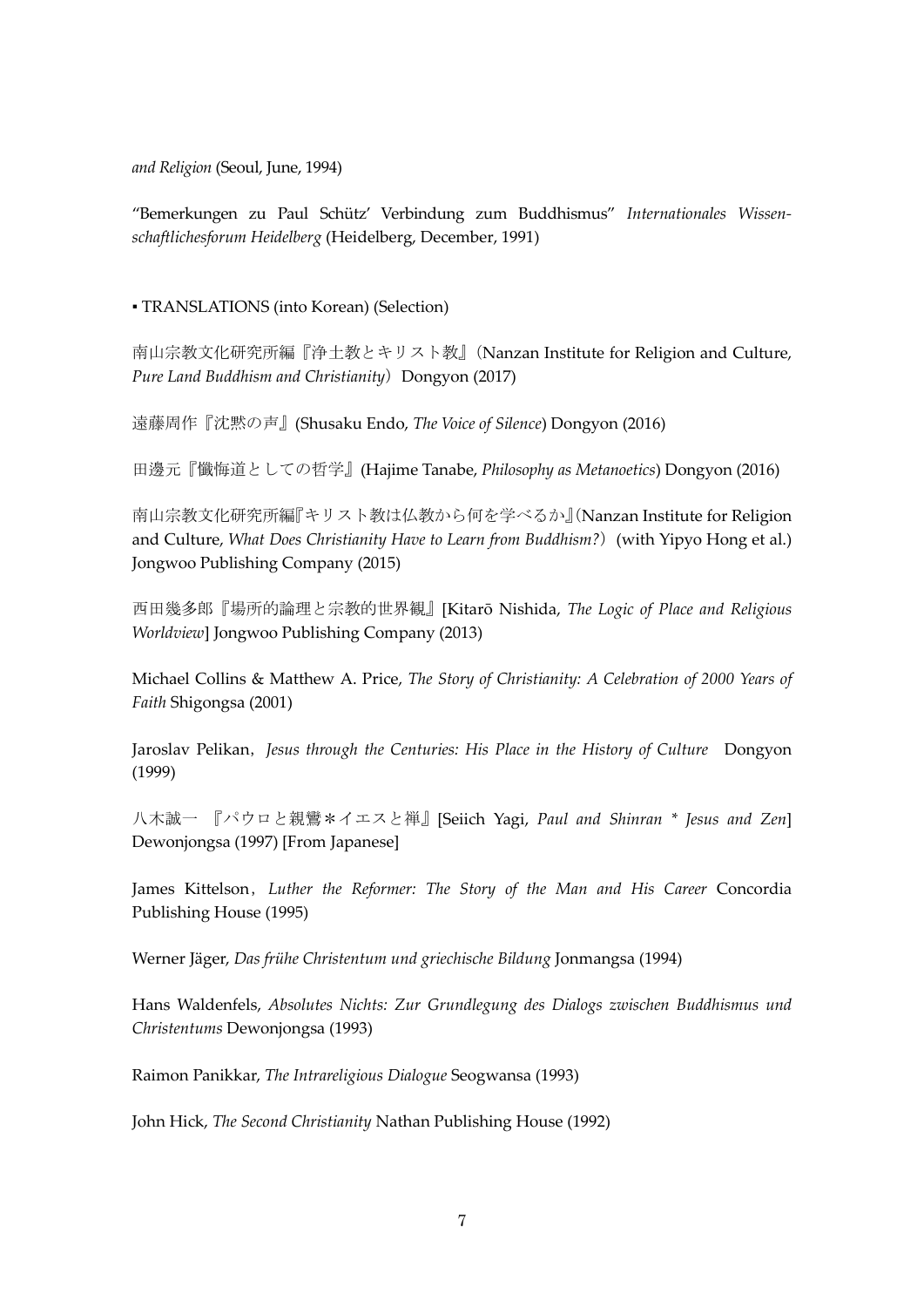峰島旭雄『西洋は仏教をどう思うのか』[Hideo Mineshima, *How does the West understand the Buddhism?*] Wonumsa (1991) [From Japanese]

## ▪ GRANTS

#### 2016-2017

#### Daiko Foundation

An Interdisciplinary Study on the "Fools for Christ" and the Reconstruction of the Knowledge Grant: 700,000 JPY

### 2014-2015

The Grant of John Templeton Foundation An Exploratory Assessment of the Science and Religion Dialogue in Japanese Religious Communities and Educational Institutions Grant: 197,400 USD

### 2012

The Grant of Nanzan University Pache Research Subsidy I-A-1 Theme: On the Possibility of Theology of Intimacy in Dialogue with Buddhism and Biology Grant: 1,000,000 JPY

#### 2008

The Grant of Ichihara international scholarship foundation Theme: A fundamental study on the "unity of the knowledge" between religion and science Grant: 500,000 JPY

#### 2003

The Grant of Kinjo Gakuin University Theme: A study on the Nietzsche's understanding of Darwinian theory of evolution and its theological meaning

Grant: 800,000 JPY

## 2001

The Grant of the Japan-Korea Cultural Foundation Theme: A study on the history of Japanese Christianity as an encounter with the Buddhism and its influence on the Korean Church

Grant: 5,000,000 JPY

## 2000

The Grant of National Research Foundation of Korea Theme: A study on the inter-religious dialogue concerning the bioethical theme Grant: 11,000,000 KRW